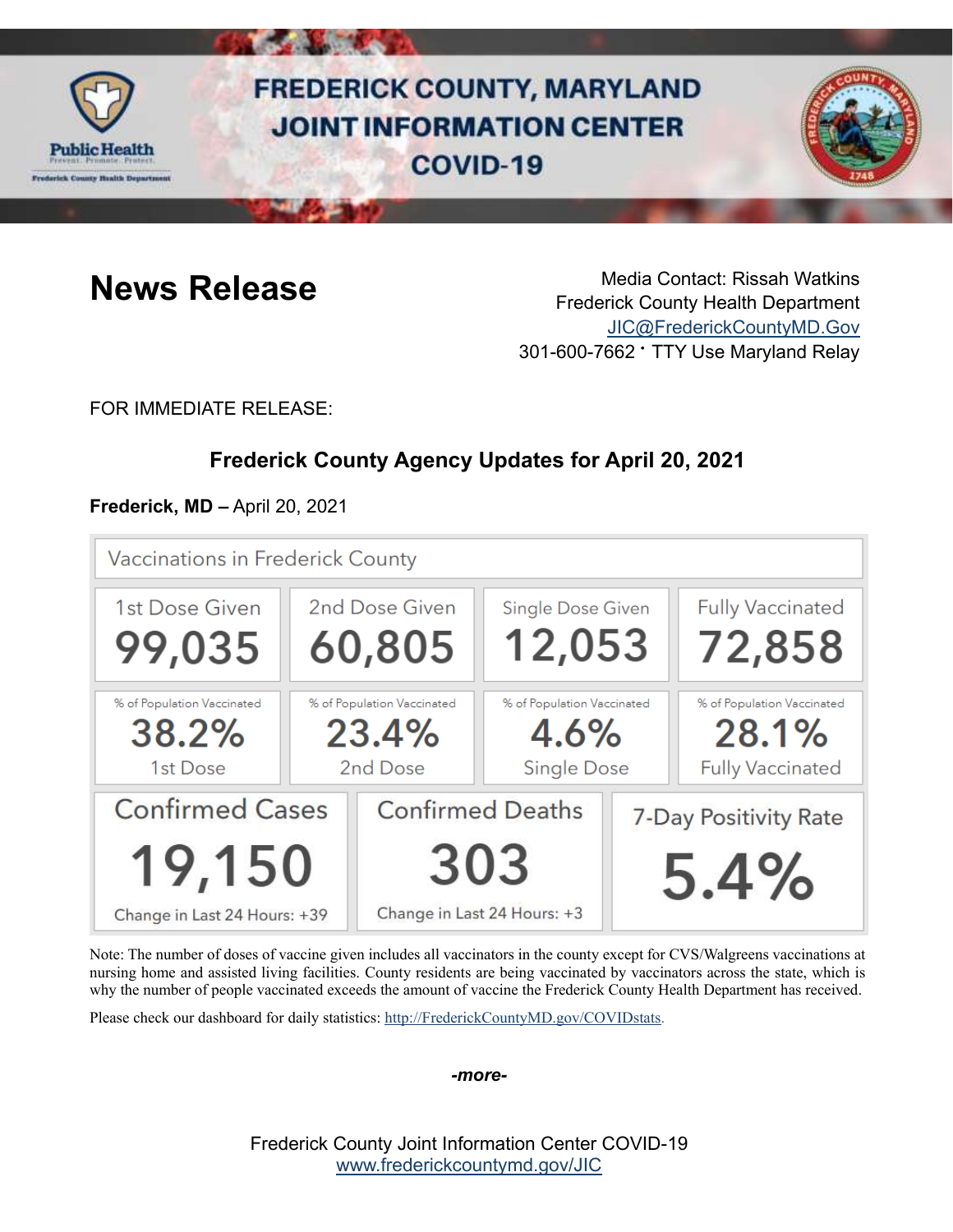

#### **Page 2/JIC**

# Update on COVID-19 Vaccine

Vaccine received by Frederick County Health Department:

- **40,250** total 1st doses of COVID-19 vaccine received by Frederick County Health Department to date.
- 5,200 1st doses of COVID-19 vaccine received by Frederick County Health Department this week.

### Frederick Vaccination Progress

We're hiring for COVID-19 vaccination clinics, including nonmedical staff! This is part-time work for up to 31 hours a week.

- [Non-medical Clinic Worker](https://www.governmentjobs.com/careers/frederickmd/jobs/3049868/clinical-worker-non-medical-covid) \$20/hr
- [Clinic RN](https://www.governmentjobs.com/careers/frederickmd/jobs/3040463/vaccination-clinic-rn-covid) \$40/hour
- [RN Site Supervisor](https://www.governmentjobs.com/careers/frederickmd/jobs/2982812/rn-vaccination-site-supervisor-covid) \$40/hour
- [Vaccinator](https://www.governmentjobs.com/careers/frederickmd/jobs/3049575/vaccinator-covid) \$30/hour

Visit our website at<http://www.frederickcountymd.gov/jobs> to view detailed to submit your application today.



Part-time; working up to 31 hours per week; temporary assignment for approx 6 months

#### **VACCINATION SITE POSITIONS:**

- Clinical Worker (non-medical)
- Clinical Worker RN
- RN Site Supervisor
- Vaccinator

### How to Schedule an Appointment

- Pre-register at<https://onestop.md.gov/preregistration>
- Text MDReady to 898-211 to get updates about state mass vaccination sites and vaccine availability.
- [Unsubscribe](https://ww3.frederickcountymd.gov/VaccineInterestUnsubscribe) from the Frederick County Vaccine Interest Form when you've been vaccinated.



Frederick County Joint Information Center COVID-19 [www.frederickcountymd.gov/JIC](https://frederickcountymd.gov/JIC) *-more-*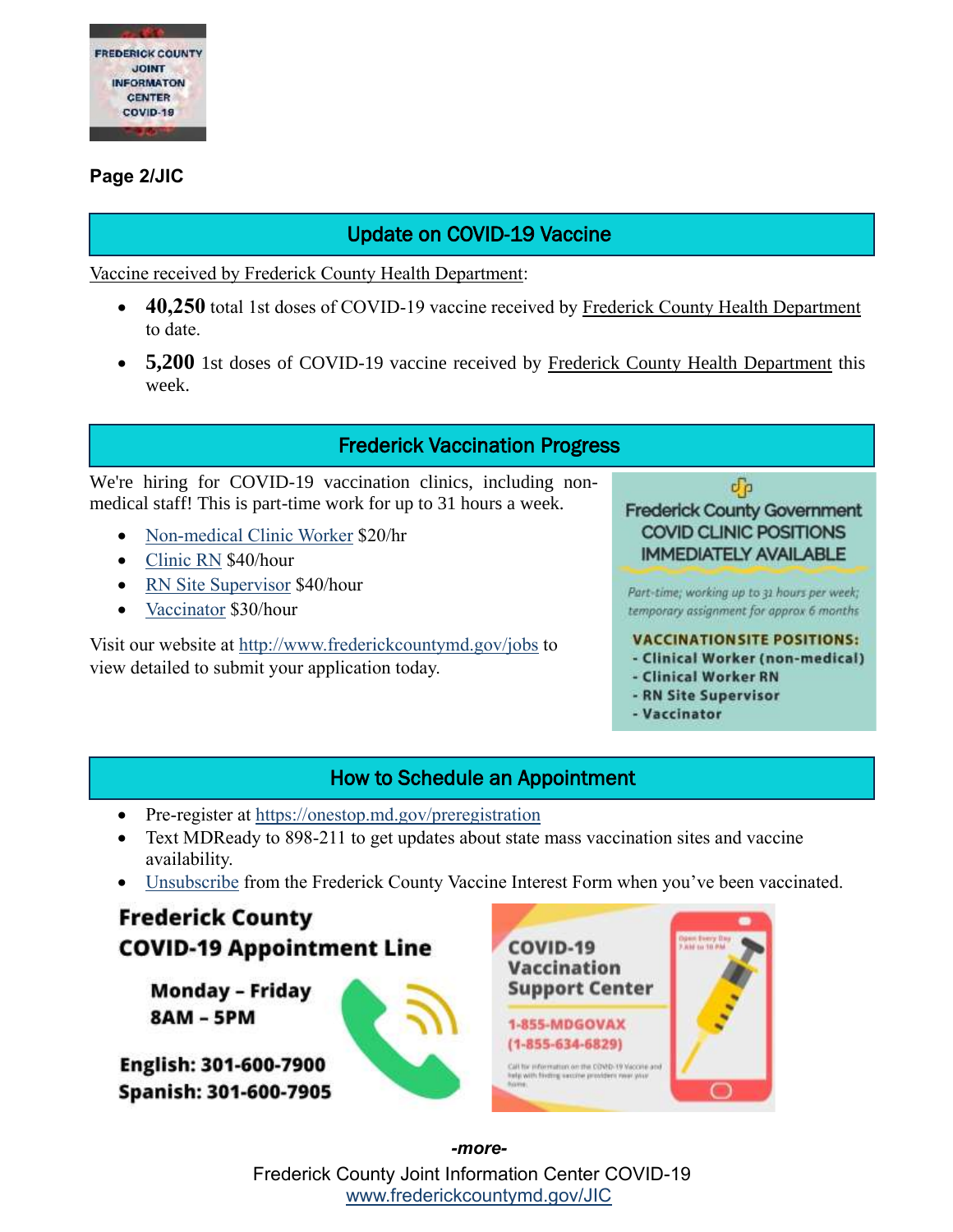

#### **Page 3/JIC**

# Currently Eligible in Maryland and Frederick County

All Marylanders 16 and older are eligible to schedule appointments and get vaccinated through all providers. **Please note that the health department primarily has Moderna vaccine, which is approved for people 18 years and older.**

The Hagerstown and Salisbury mass vaccination sites are offering walk-up, no-appointment vaccinations. A limited number of approximately 200 slots will be available each day from 10 a.m. to 2 p.m. For site location information, visit [http://covidvax.maryland.gov.](http://covidvax.maryland.gov/?fbclid=IwAR1r26ETV6ATS6yLR2pSyDSgl1n_W_y2A0jHa244PNv1h7CeXdXpkLZ5JjQ) Marylanders should be aware that the process for the no-appointment lines will take longer, and there is no guarantee of receiving a vaccine.



**Individuals Age 16 and 17** should only be signed up for vaccination clinics that are providing the Pfizer-BioNTech vaccine, which is the only one currently authorized by the FDA for ages 16 and older. If you are looking for Pfizer vaccine, please check [https://vaccinefinder.org/.](https://vaccinefinder.org/)

# Other Updates

County Executive's Office: County Employees have taken on surprising new roles since the onset of the pandemic. Check out these videos showing some of the things that County employees have been doing. Please click on the pictures below to see their stories in video.

Marcia Galey is a Community Support Specialist for the Scott Key Center. During the pandemic, she has been delivering Meals on Wheels to seniors throughout the community.



Heidi Keeney usually serves as Special Assistant to the County Executive. She is currently serving as the COVID-19 Vaccine Program Manager.



Mary Crum works for the Scott Key Center as a Day Services Manager. She is now managing the Frederick County Vaccine Appointment Line Call Center.



*-more-*